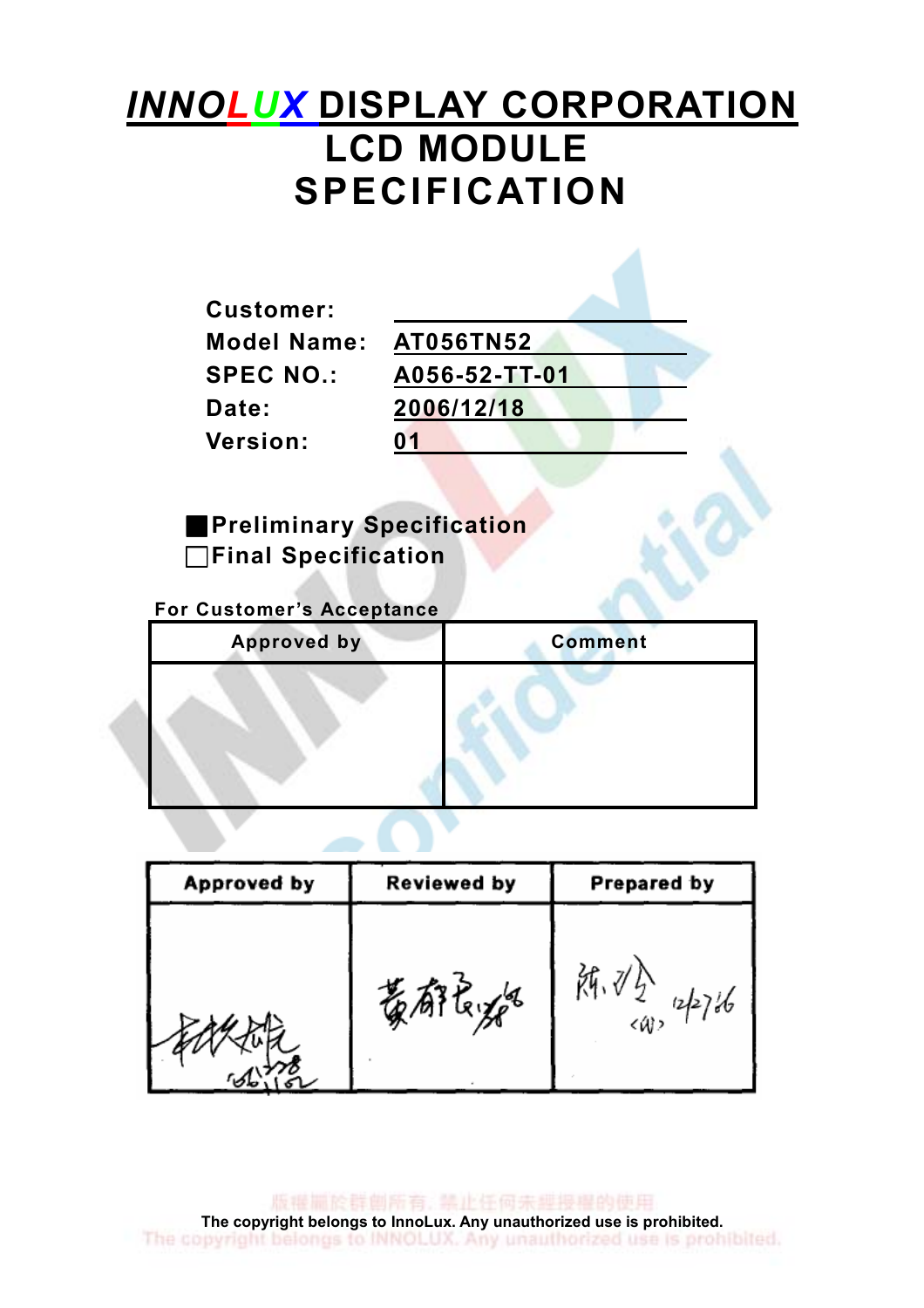## INNOLUX

InnoLux copyright 2004 All rights reserved, Copying forbidden.

### Record of Revision

| Version     | Revise Date Page | Content         |
|-------------|------------------|-----------------|
| Pre-spec.01 | 2006/12/18       | Initial Release |
|             |                  |                 |

版權圖於群創所有, 禁止任何未經授權的使用 The copyright belongs to InnoLux. Any unauthorized use is prohibited.<br>The copyright belongs to InnoLux. Any unauthorized use is prohibited.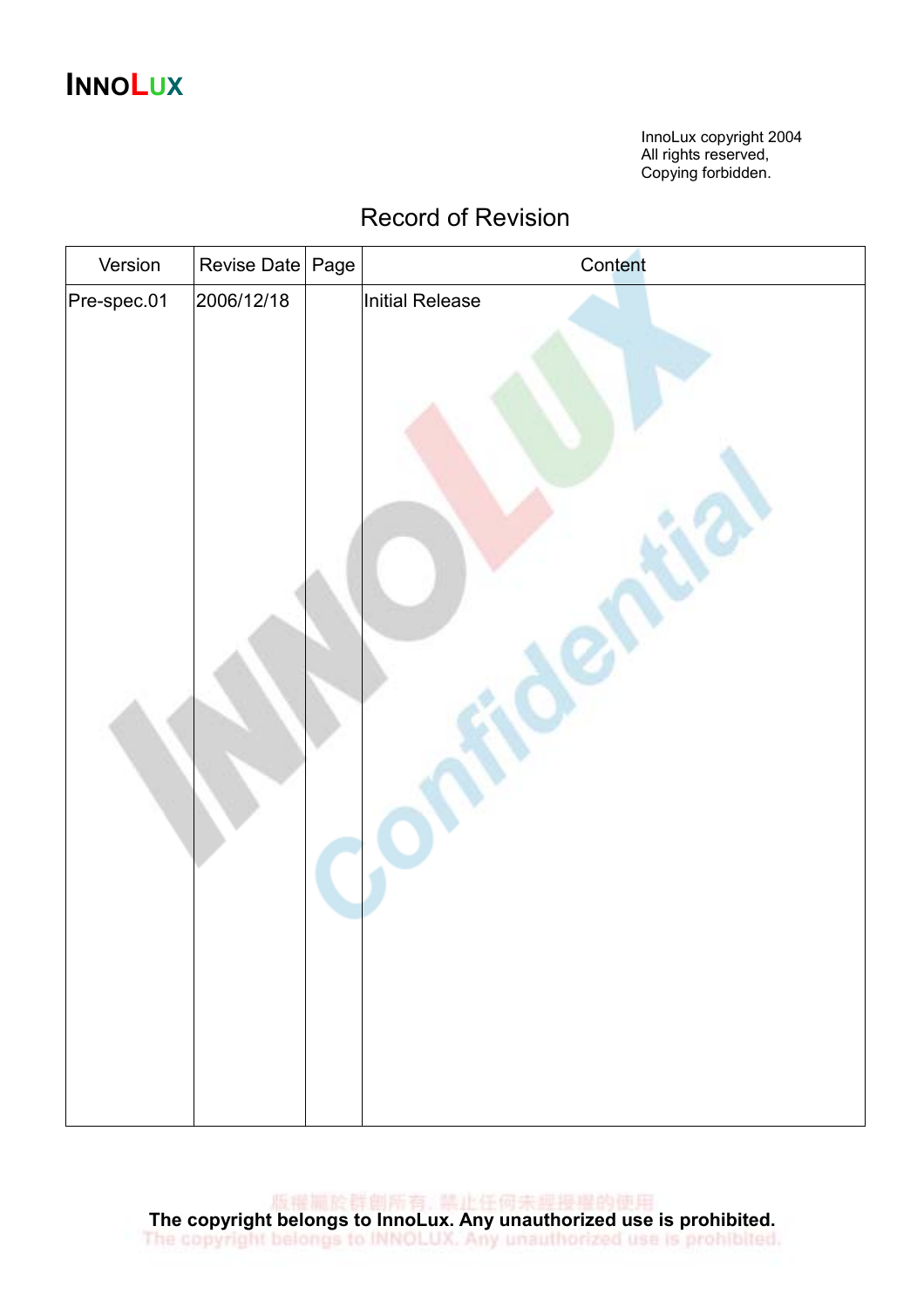## **INNOLUX**

### **Contents:**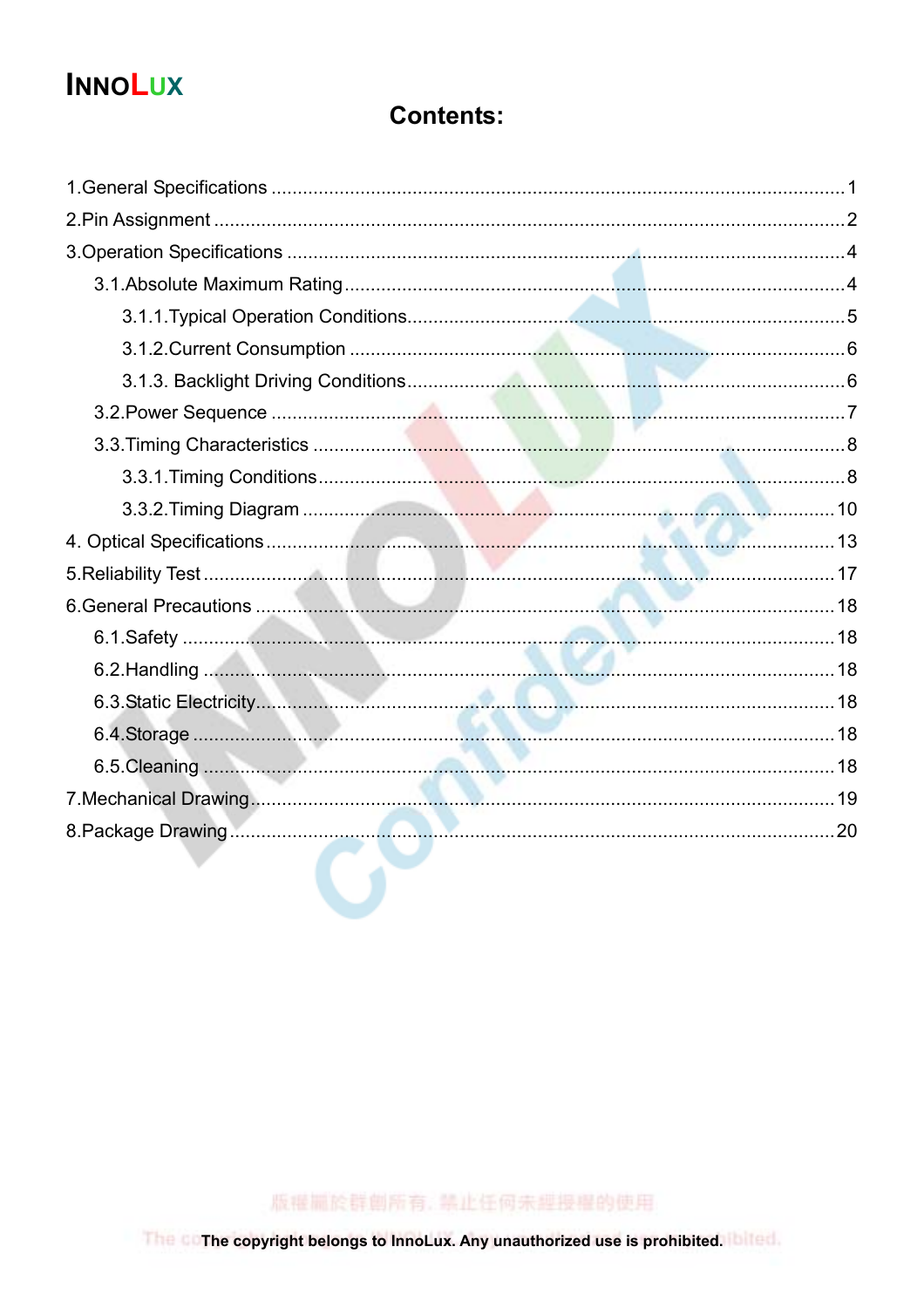## 1.General Specifications

| No.            | <b>Item</b>                        | <b>Specification</b>         | <b>Remark</b> |
|----------------|------------------------------------|------------------------------|---------------|
| 1              | <b>LCD</b> size                    | 5.6 inch(Diagonal)           |               |
| $\overline{2}$ | Driver element                     | a-Si TFT active matrix       |               |
| 3              | Resolution                         | 640X(RGB)X480                |               |
| 4              | Display mode                       | Normally White, Transmissive |               |
| 5              | Dot pitch                          | $0.0588(W)X0.1764(H)$ mm     |               |
| 6              | Active area                        | 112.896 (W)X84.672(H) mm     |               |
| $\overline{7}$ | Module size                        | 126.5(W)X100(H)X6.8(D) mm    | Note 1        |
| 8              | Surface treatment                  | <b>Anti-Glare</b>            |               |
| 9              | Color arrangement                  | RGB-stripe                   |               |
| 10             | Interface                          | <b>Digital</b>               |               |
| 11             | <b>Backlight Power consumption</b> | <b>TBD</b>                   |               |
| 12             | Panel Power consumption            | <b>TBD</b>                   |               |
| 13             | Weight                             | <b>TBD</b>                   |               |

Note 1: Refer to Mechanical Drawing.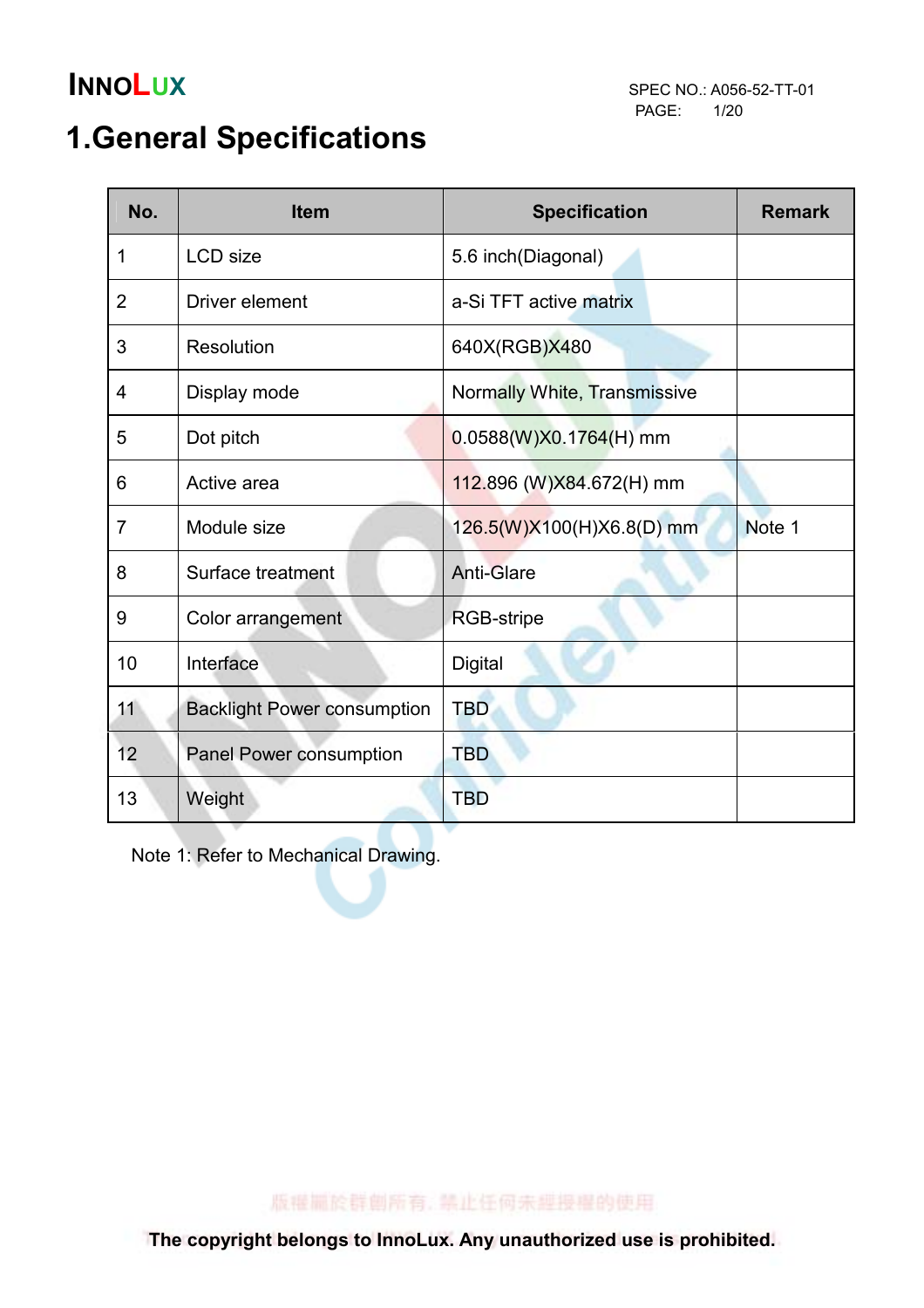## 2.Pin Assignment

### TFT LCD Panel Driving Section

Note: FPC connector is used for the module electronics interface. The recommended model is FH19S-40S-0.5SH manufactured by HiRose.

| Pin No.        | <b>Symbol</b>  | $II$ | <b>Function</b>                  | <b>Remark</b> |
|----------------|----------------|------|----------------------------------|---------------|
| $\mathbf 1$    | <b>VLED</b>    | P    | Voltage for LED circuit          |               |
| $\overline{2}$ | <b>VLED</b>    | P    | Voltage for LED circuit          |               |
| 3              | <b>ADJ</b>     |      | Adjust the led brightness        |               |
| 4              | <b>GLED</b>    | P    | <b>Ground for LED circuit</b>    |               |
| 5              | <b>GLED</b>    | P    | <b>Ground for LED circuit</b>    |               |
| 6              | <b>VCC</b>     | P    | Power supply for digital circuit |               |
| $\overline{7}$ | <b>VCC</b>     | P    | Power supply for digital circuit |               |
| 8              | <b>MODE</b>    |      | DE or HV mode control            |               |
| 9              | DE             | L    | Data enable                      |               |
| 10             | <b>VS</b>      |      | Vsync signal input               |               |
| 11             | <b>HS</b>      |      | Hsync signal input               |               |
| 12             | <b>GND</b>     | P    | Power ground                     |               |
| 13             | <b>B5</b>      | L    | Blue data input (MSB)            |               |
| 14             | <b>B4</b>      |      | Blue data input                  |               |
| 15             | <b>B3</b>      |      | <b>Blue data input</b>           |               |
| 16             | <b>GND</b>     | P    | Power ground                     |               |
| 17             | <b>B2</b>      |      | Blue data input                  |               |
| 18             | <b>B1</b>      |      | Blue data input                  |               |
| 19             | B <sub>0</sub> |      | Blue data input(LSB)             |               |
| 20             | <b>GND</b>     | P    | Power ground                     |               |
| 21             | G <sub>5</sub> |      | Green data input(MSB)            |               |
| 22             | G4             | I    | Green data input                 |               |
| 23             | G <sub>3</sub> |      | Green data input                 |               |
| 24             | <b>GND</b>     | P    | Power ground                     |               |
| 25             | G <sub>2</sub> | 此    | Green data input<br>脚堤爆的横田       |               |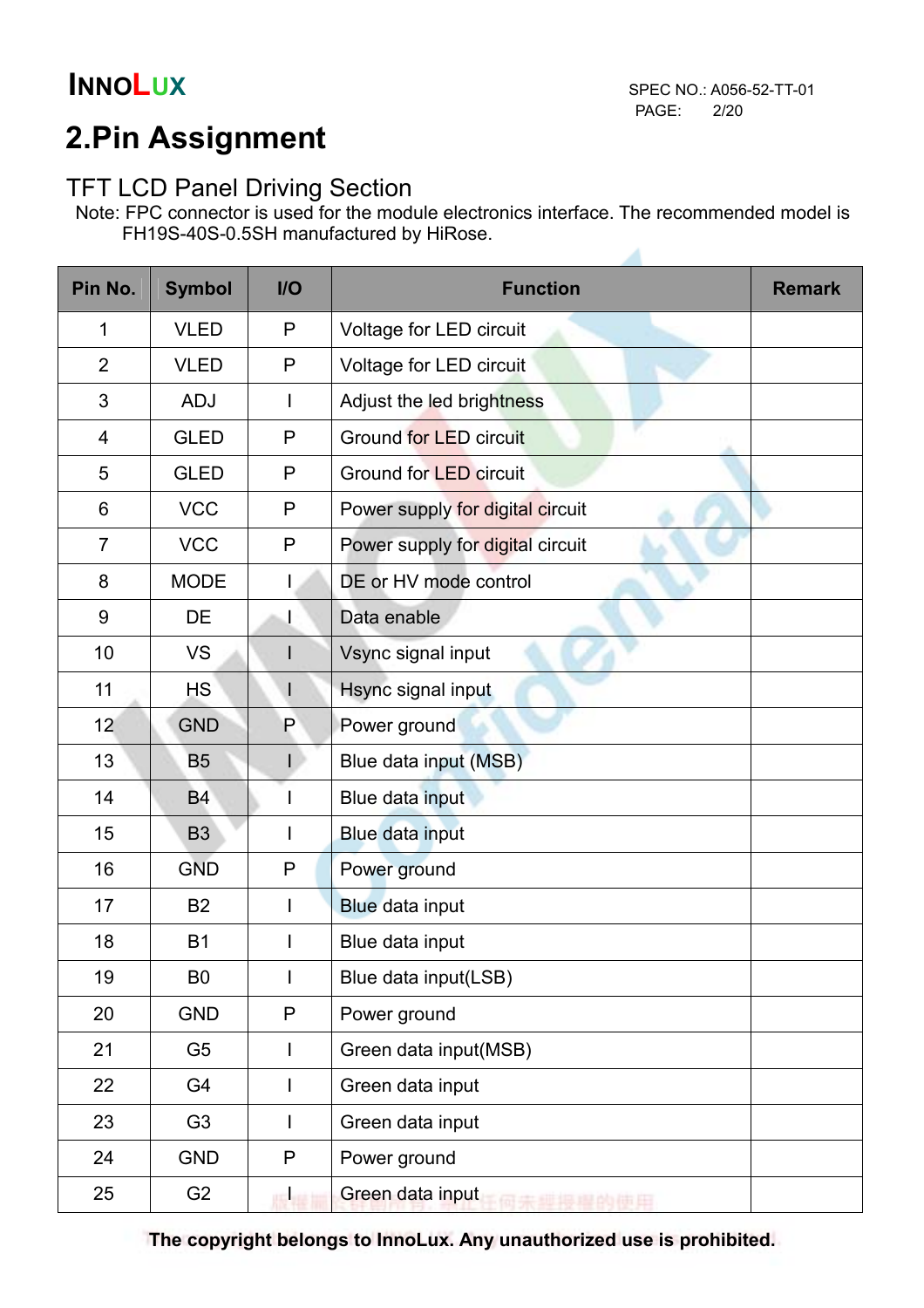# **INNOLUX**<br>
SPEC NO.: A056-52-TT-01<br>
PAGE: 3/20

PAGE:

| 26 | G <sub>1</sub> |   | Green data input                        |
|----|----------------|---|-----------------------------------------|
| 27 | G <sub>0</sub> |   | Green data input(LSB)                   |
| 28 | <b>GND</b>     | P | Power ground                            |
| 29 | R <sub>5</sub> |   | Red data input(MSB)                     |
| 30 | R <sub>4</sub> |   | Red data input                          |
| 31 | R <sub>3</sub> |   | Red data input                          |
| 32 | <b>GND</b>     | P | Power ground                            |
| 33 | R <sub>2</sub> |   | Red data input                          |
| 34 | R <sub>1</sub> |   | Red data input                          |
| 35 | R <sub>0</sub> |   | Red data input(LSB)                     |
| 36 | <b>GND</b>     | P | Power ground                            |
| 37 | <b>DCLK</b>    |   | Sample clock                            |
| 38 | <b>GND</b>     | P | Power ground                            |
| 39 | L/R            |   | Select left to right scanning direction |
| 40 | U/D            |   | Select up or down scanning direction    |

Note: I: input, O: output t, P: Power

版權圖於群劇所有, 禁止任何未經授權的使用

Con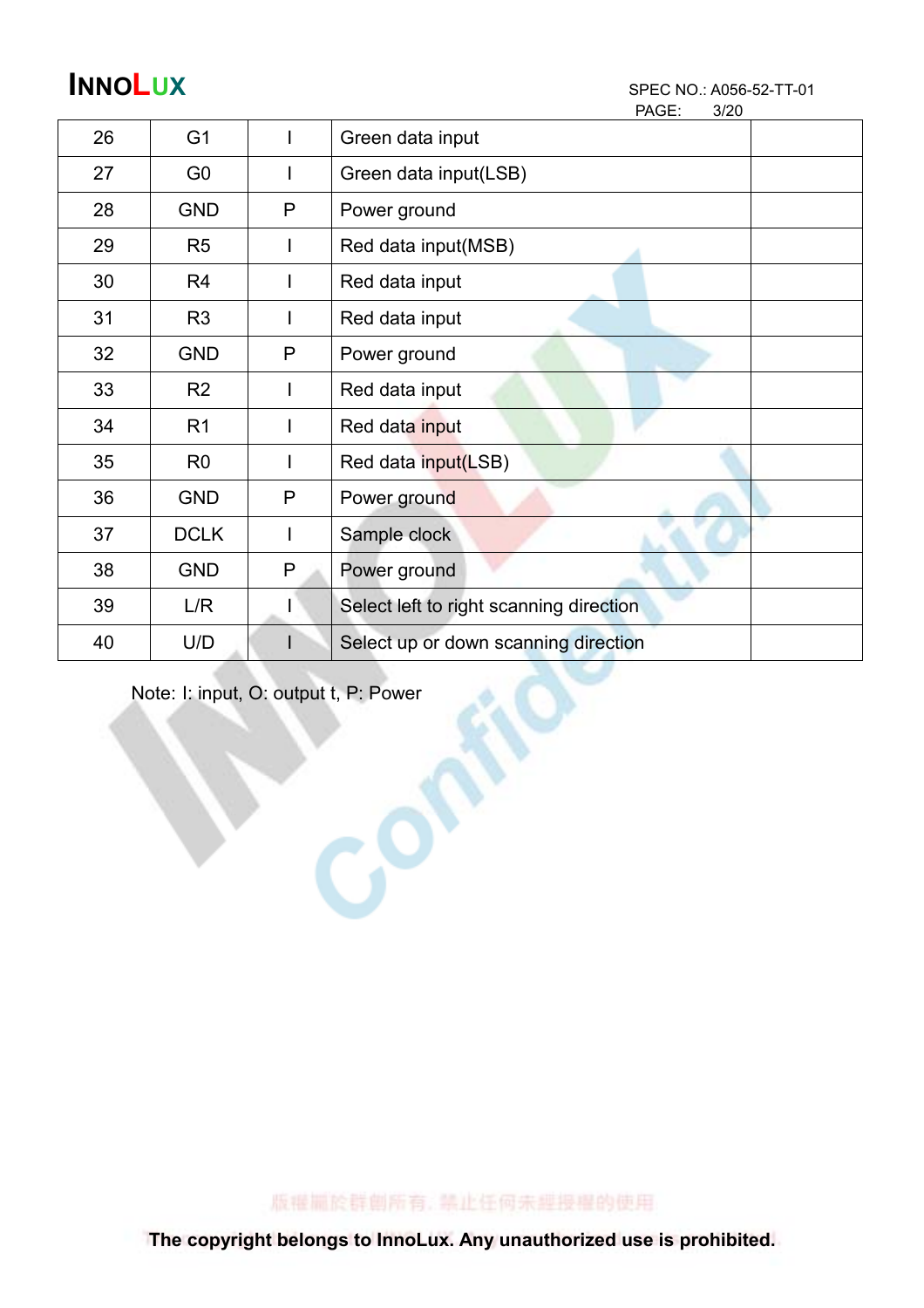## 3.Operation Specifications

### 3.1.Absolute Maximum Rating

| (Note 1)                   |                  |                          |             |                      |                              |  |  |
|----------------------------|------------------|--------------------------|-------------|----------------------|------------------------------|--|--|
| <b>Item</b>                |                  | <b>Values</b>            | <b>Unit</b> |                      |                              |  |  |
|                            | <b>Symbol</b>    | Min.                     | Max.        |                      | <b>Remark</b>                |  |  |
|                            | V <sub>LED</sub> | 4.5                      | 5.5         | $\vee$               |                              |  |  |
| Power voltage              | $V_{DD}$         | $(-0.3)$                 | (7)         | $\vee$               |                              |  |  |
| Operation temperature      | $T_{OP}$         | $-20$                    | 70          | $^{\circ}C$          |                              |  |  |
| Storage temperature        | $T_{ST}$         | $-30$                    | 80          | $\mathrm{C}^{\circ}$ |                              |  |  |
| <b>LED Forward Voltage</b> | Vr               | 3.1                      | 3.5         | $\vee$               | Each<br><b>LED</b><br>Note 2 |  |  |
| <b>LED Forward Current</b> | If               | $\overline{\phantom{a}}$ | 25          | <b>mA</b>            | Each<br><b>LED</b>           |  |  |

 Note 1: The absolute maximum rating values of the module should not be exceeded. Once exceeded absolute maximum rating values, the characteristics of the module may not be recovered. Even in an extreme condition, may result in module permanently destroyed.

Note 2: Vr Conditions: Zener Diode 20mA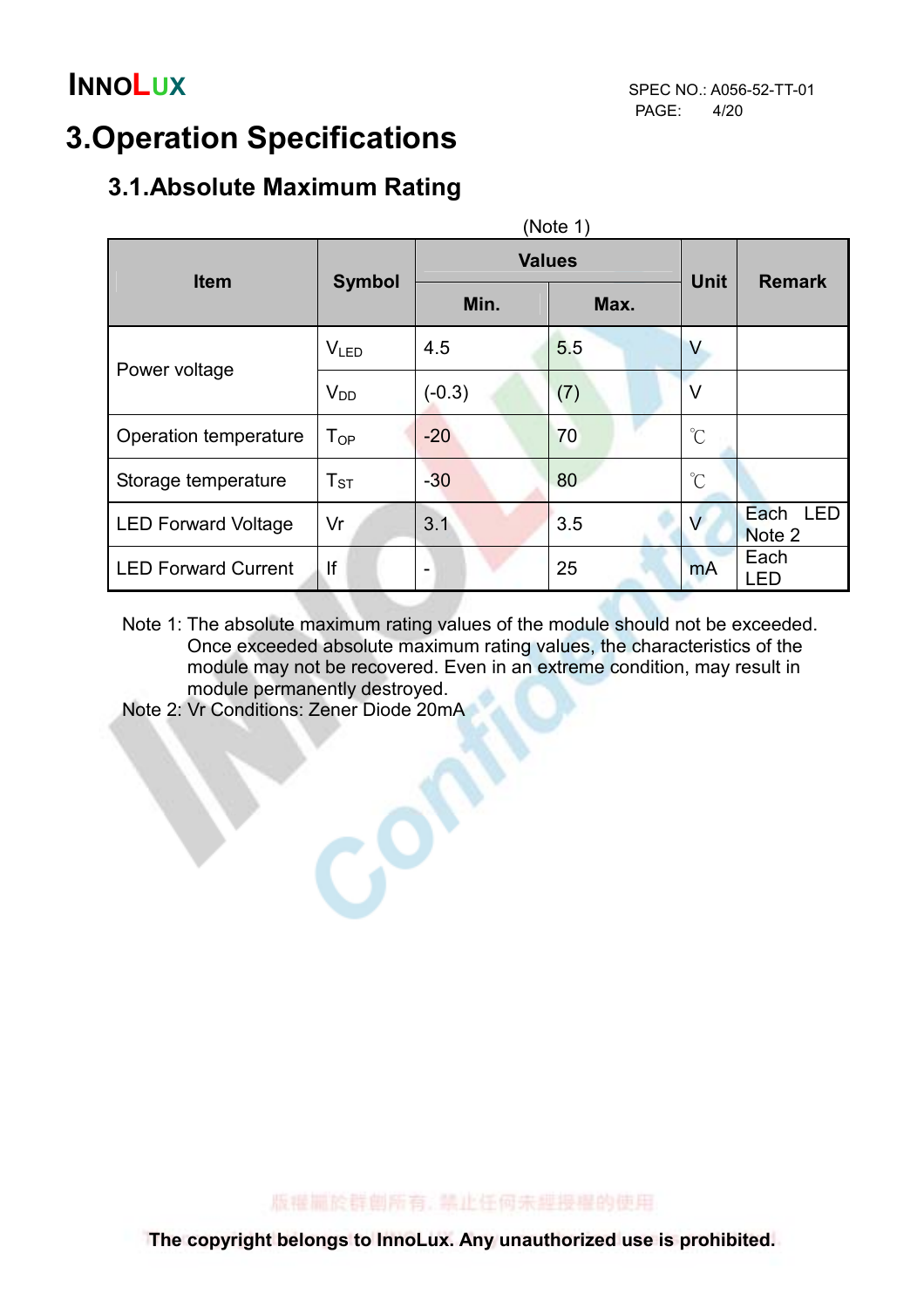#### 3.1.1.Typical Operation Conditions

| <b>Item</b>              | <b>Symbol</b>   |                    | <b>Values</b> | <b>Unit</b>        | <b>Remark</b> |        |
|--------------------------|-----------------|--------------------|---------------|--------------------|---------------|--------|
|                          |                 | Min.               | Typ.          | Max.               |               |        |
|                          | $V_{DD}$        | 3.1                | 3.3           | 3.5                | V             |        |
| Power voltage            | <b>VLED</b>     | 4.8                | 5.0           | 5.2                | V             |        |
| Input logic high voltage | V <sub>IH</sub> | 0.7V <sub>DD</sub> |               | $1V_{DD}$          | V             | Note 1 |
| Input logic low voltage  | $V_{IL}$        | $\mathbf 0$        |               | 0.3V <sub>DD</sub> | V             |        |

Note 1: R0~R5,G0~G5,B0~B5,HSYNC,VSYNC,DE,SPENA,SPCK,SPDA.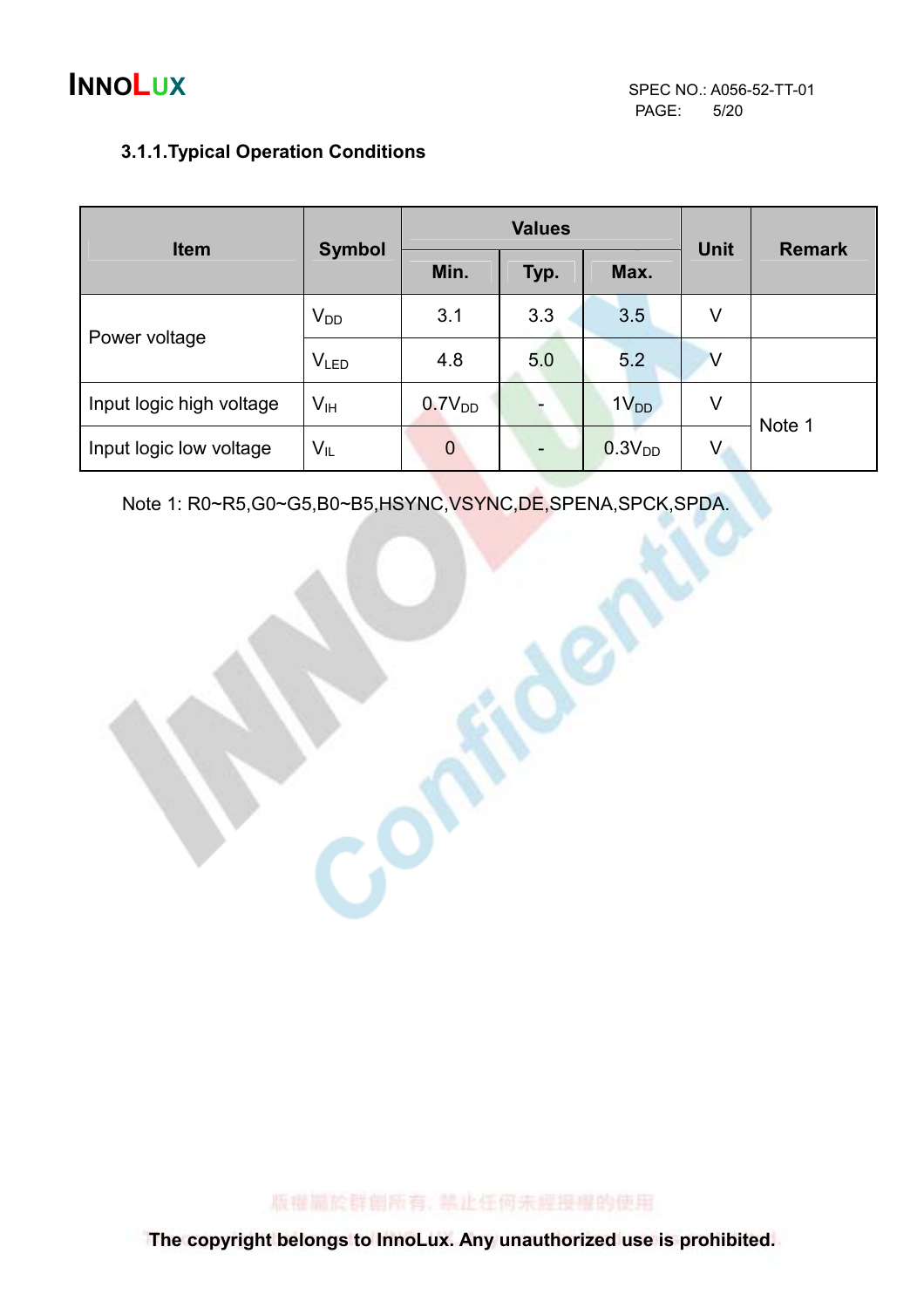#### 3.1.2.Current Consumption

|                              |                 | <b>Values</b>            |      |      | <b>Unit</b> | <b>Remark</b>          |
|------------------------------|-----------------|--------------------------|------|------|-------------|------------------------|
| <b>Item</b>                  | <b>Symbol</b>   | Min.                     | Typ. | Max. |             |                        |
| <b>Current for Driver</b>    | I <sub>DD</sub> | $\overline{\phantom{0}}$ | 130  | 200  | <b>mA</b>   | $V_{DD} = 3.3V$        |
| <b>Current for Backlight</b> | <b>I</b> LED    | $\overline{\phantom{0}}$ | 380  | 450  | mA          | $V_{\text{LED}}$ =5.0V |

#### 3.1.3. Backlight Driving Conditions

| <b>Item</b>                |                          |        | <b>Values</b> |      | <b>Unit</b> | <b>Remark</b> |
|----------------------------|--------------------------|--------|---------------|------|-------------|---------------|
|                            | <b>Symbol</b>            | Min.   | Typ.          | Max. |             |               |
| LED forward voltage        | $V_L$                    | 9.3    | 9.9           | 10.5 | V           | Note $2,3$    |
| <b>LED</b> forward current | ш                        | 18     | 20            | 22   | mA          | Note 3        |
| <b>LED</b> life time       | $\overline{\phantom{0}}$ | 20,000 |               |      | Hr          | Note 1        |

- Note 1: The "LED life time" is defined as the module brightness decrease to 50% original brightness at Ta=25 $^{\circ}$ C and I<sub>L</sub> =20mA. The LED lifetime could be decreased if operating  $I_L$  is larger than 20 mA.
- Note 2: The LED Supply Voltage is defined by the number of LED at Ta=25 $\degree$ C and  $I<sub>L</sub>$  =20mA.
- Note 3: The LED driving condition is defined for each LED module.( 3 LED Serial)



版權圖於群劇所有, 禁止任何未經授權的使用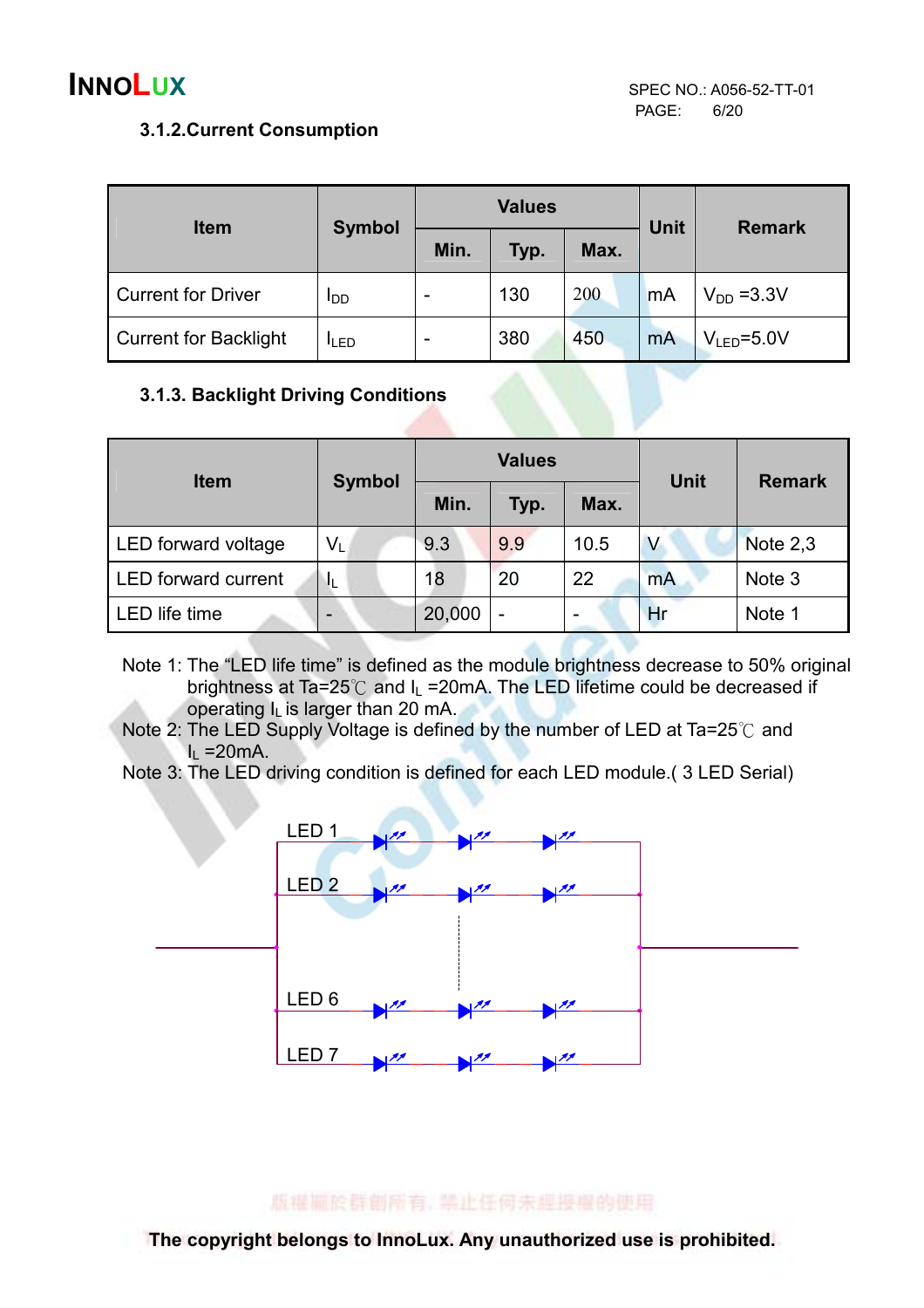**INNOLUX**<br>
SPEC NO.: A056-52-TT-01<br>
PAGE: 7/20 PAGE:

### 3.2.Power Sequence

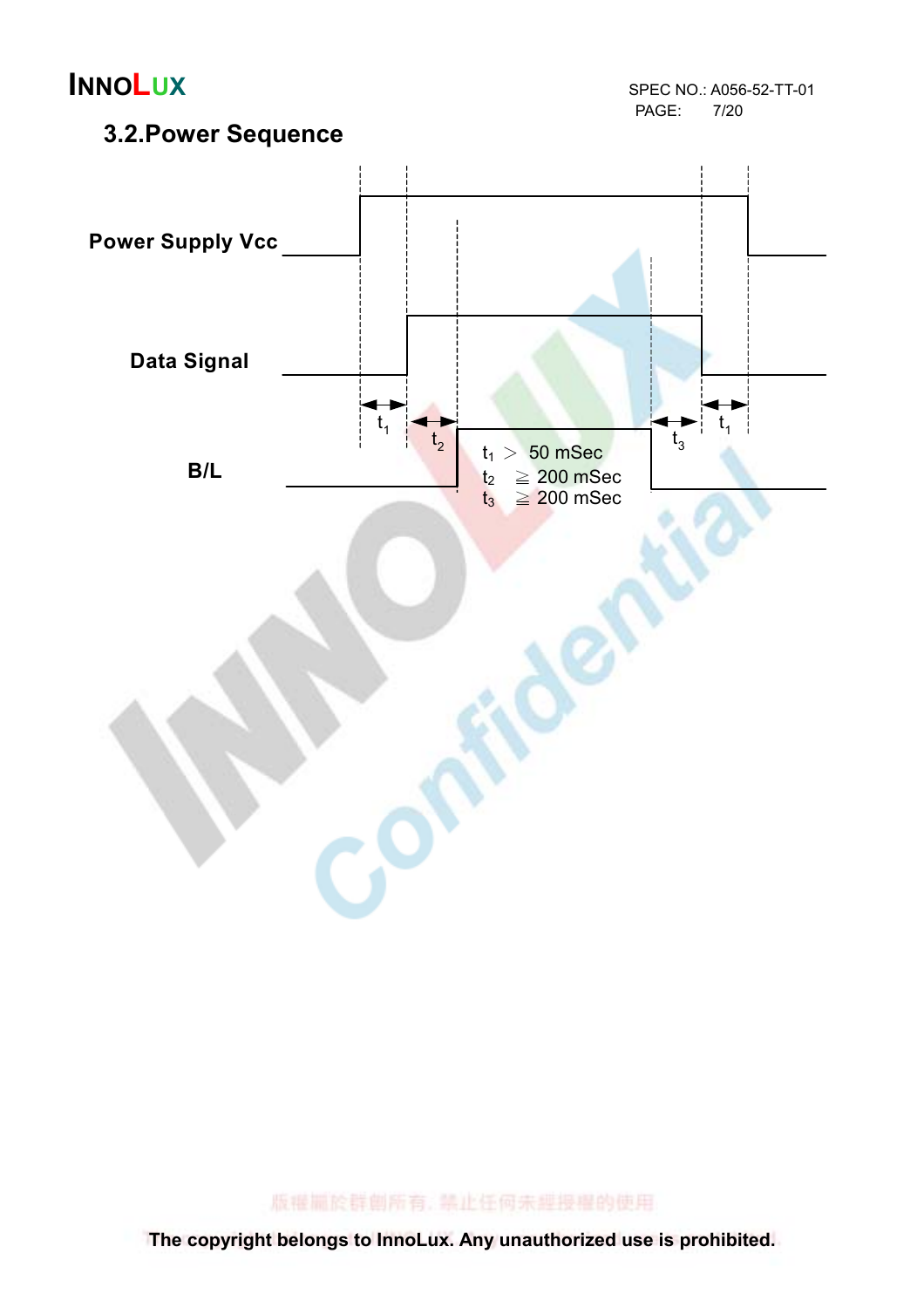A

### 3.3.Timing Characteristics

#### 3.3.1.Timing Conditions

Input/Output Timing

| <b>Item</b>              |               | <b>Values</b>   |       |      | Unit.       | <b>Remark</b>         |  |
|--------------------------|---------------|-----------------|-------|------|-------------|-----------------------|--|
|                          | <b>Symbol</b> | Min.            | Typ.  | Max. |             |                       |  |
| <b>PXLCLK</b> clock time | <b>Tclk</b>   |                 |       | 37   | ns          |                       |  |
| <b>PXLCLK</b> pulse duty | Tcwh          | 40              | 50    | 60   | $\%$        | <b>Tclk</b>           |  |
| DATA set-up time         | Tdsu          | 12              |       |      | ns          | DATA to PXLCLK        |  |
| DATA hold time           | <b>Tdhd</b>   | 12              |       |      | ns          | <b>DATA to PXLCLK</b> |  |
| DE setup time            | <b>Tesu</b>   | 12              |       |      | ns          | DE to PXLCLK          |  |
| VSYNC setup time         | Tvst          | 12              |       |      | ns          |                       |  |
| <b>VSYNC</b> hold time   | Tyhd          | 12 <sub>2</sub> |       |      | ns          |                       |  |
| <b>HSYNC</b> setup time  | <b>Thst</b>   | 12              |       |      | ns          |                       |  |
| <b>HSYNC</b> hold time   | <b>Thhd</b>   | 12              |       |      | ns          |                       |  |
| <b>HSYNC</b> period time | Th            | 60              | 63.56 | 67   | <b>us</b>   |                       |  |
| <b>HSYNC</b> width       | Thwh          | 1               |       |      | <b>Tclk</b> |                       |  |
| <b>VSYNC</b> width       | Tvwh          | 1               |       |      | Th          |                       |  |
| <b>HSYNC to CLKIN</b>    | <b>Thc</b>    |                 |       | 1    | <b>Tclk</b> |                       |  |

DE Mode input Timing Limitation

| <b>DE Mode</b> |      | <b>Values</b> | <b>Unit</b> | <b>Remark</b> |              |
|----------------|------|---------------|-------------|---------------|--------------|
|                | Min. | Typ.          | Max.        |               |              |
| <b>TCLK</b>    | 33.3 | 39.7          | --          | ns            | 1tclk        |
| <b>THC</b>     | 48   | 160           | 765         | tclk          |              |
| <b>THD</b>     | 640  | 640           | 640         | tclk          |              |
| TН             | 688  | 800           | 1405        | tclk          | $1TH=1$ line |
| <b>TVC</b>     | 6    | 45            | 255         | line          |              |
| <b>TVD</b>     | 480  | 480           | 480         | line          |              |
| TV             | 486  | 525           | 735         | line          | 1TV=1field   |

版權扁於群團吊有, 葉此钍何未經授權的使用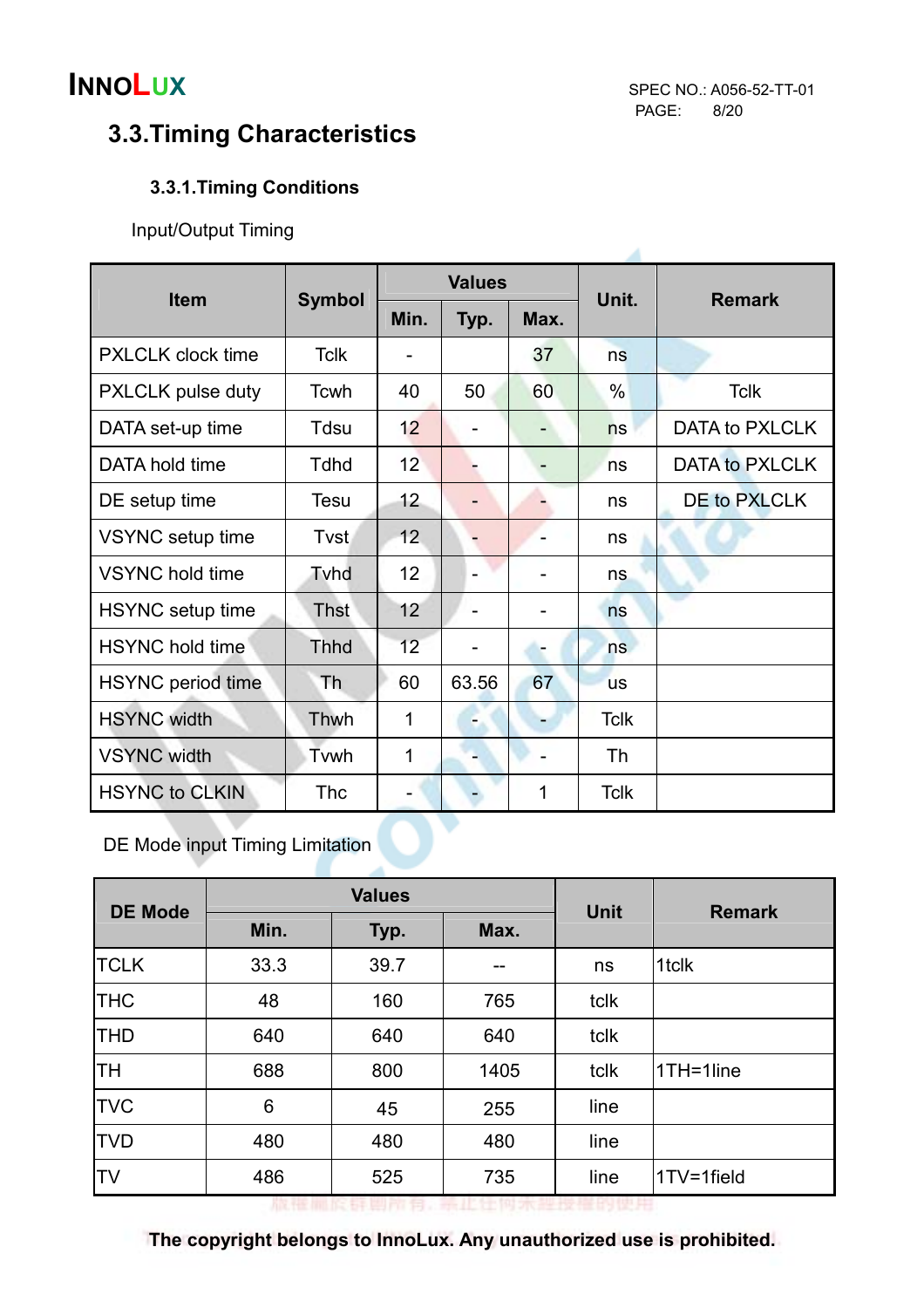#### HV Mode input Timing Limitation

| <b>HV Mode</b> |      | <b>Values</b>  |      |             |               |  |
|----------------|------|----------------|------|-------------|---------------|--|
|                | Min. | Typ.           | Max. | <b>Unit</b> | <b>Remark</b> |  |
| <b>Tclk</b>    | 33.3 | 39.7           | ۰    | ns          | 1tclk         |  |
| Thwh           |      | 10             |      | tclk        |               |  |
| Thbp           |      | 144            |      | tclk        |               |  |
| Thfp           |      | 16             |      | tclk        |               |  |
| <b>THD</b>     |      | 640            |      | tclk        |               |  |
| TН             |      | 800            | -    | line        |               |  |
| Tvwh           |      | $\overline{2}$ |      | line        |               |  |
| Tvbp           |      | 13             | -    | line        |               |  |
| Tvfp           |      | 32             |      | line        |               |  |
| <b>TVD</b>     |      | 480            | -    | line        |               |  |
| <b>TV</b>      |      | 525            |      | line        | 1TV=1field    |  |

版權圖於群創所有, 禁止任何未經授權的使用

Constant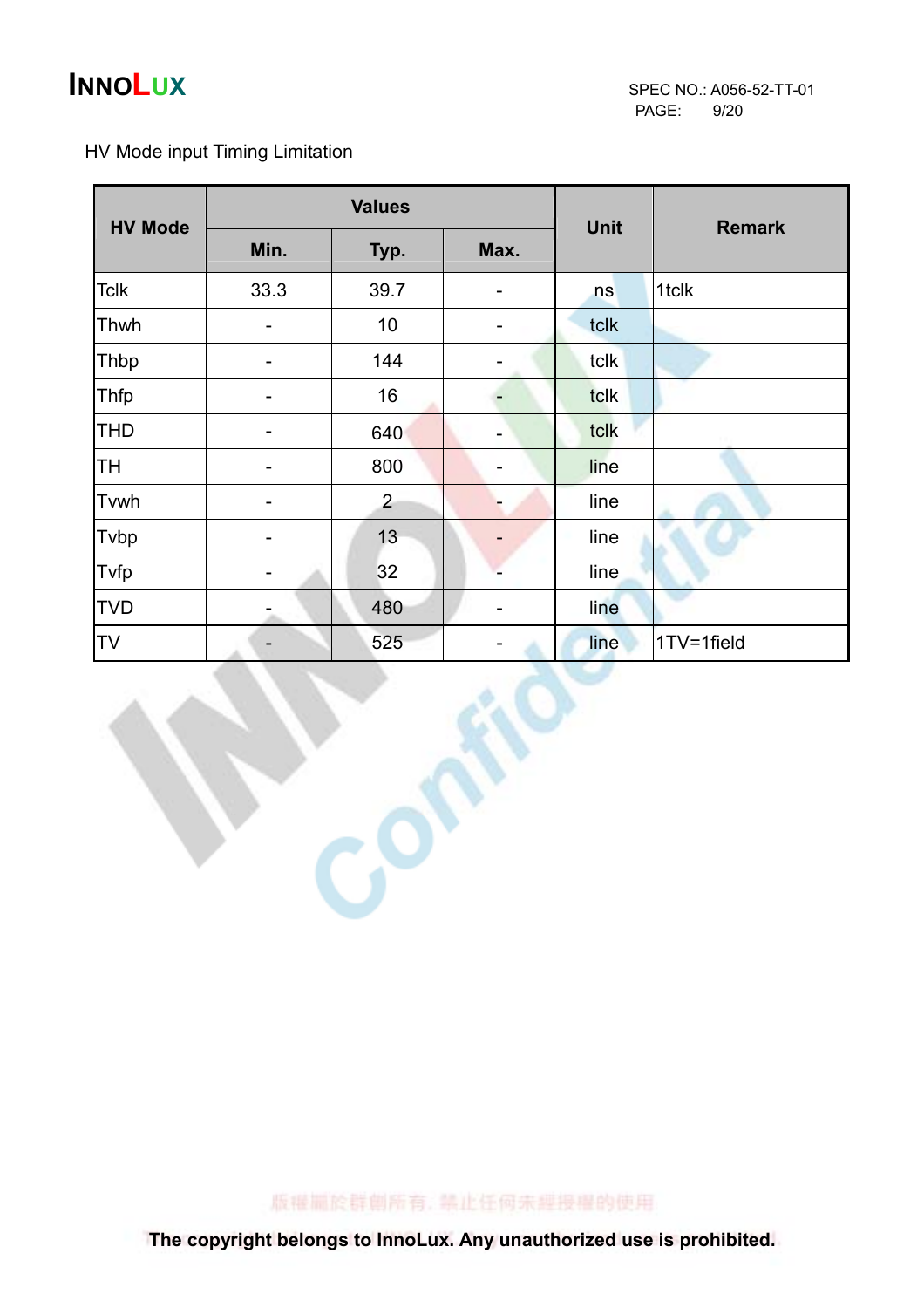#### 3.3.2.Timing Diagram



版權圖於群劇所有, 禁止任何未經授權的使用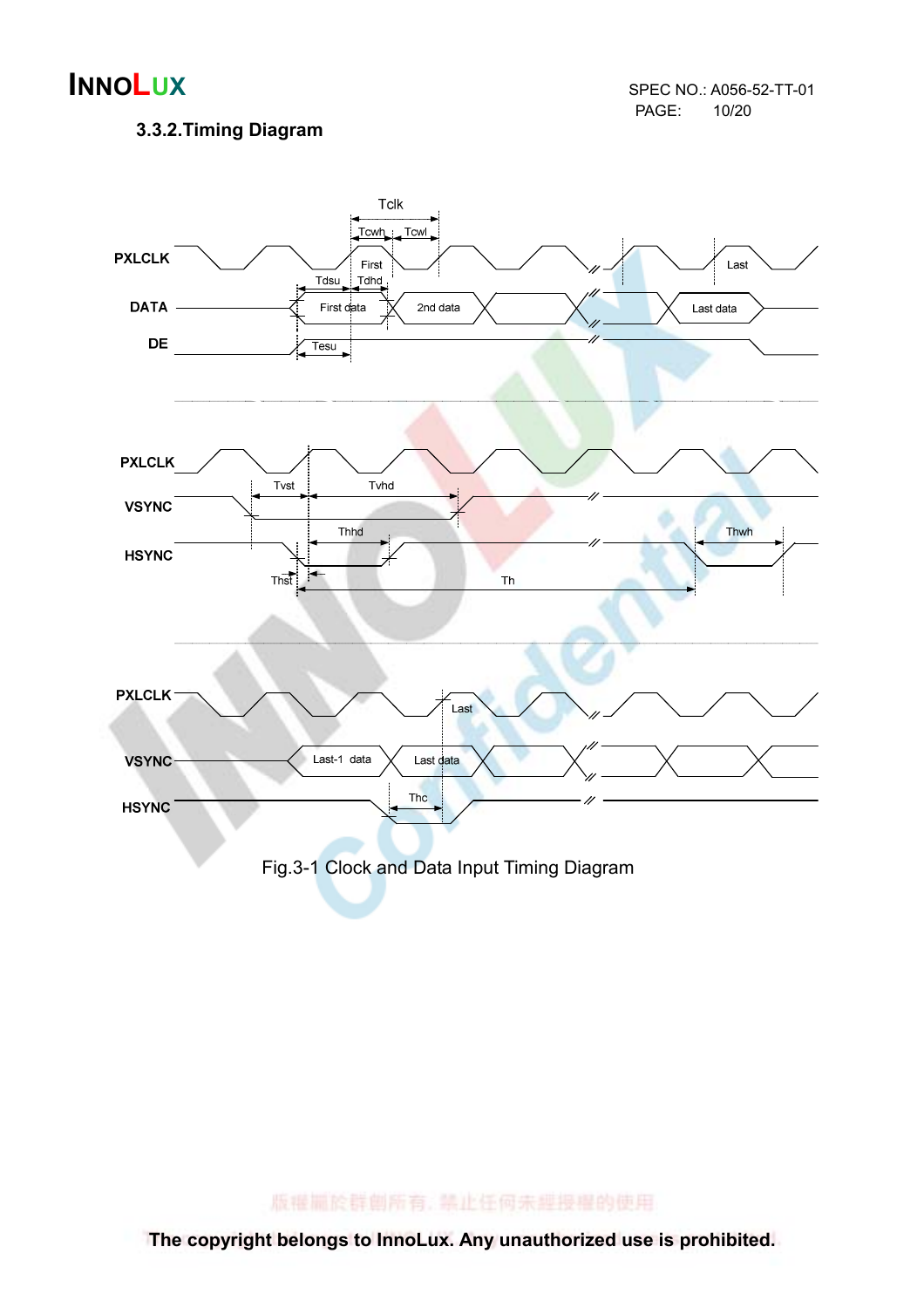

Fig.3-3 HV Mode Input Timing

版權圖於群創所有, 禁止任何未經授權的使用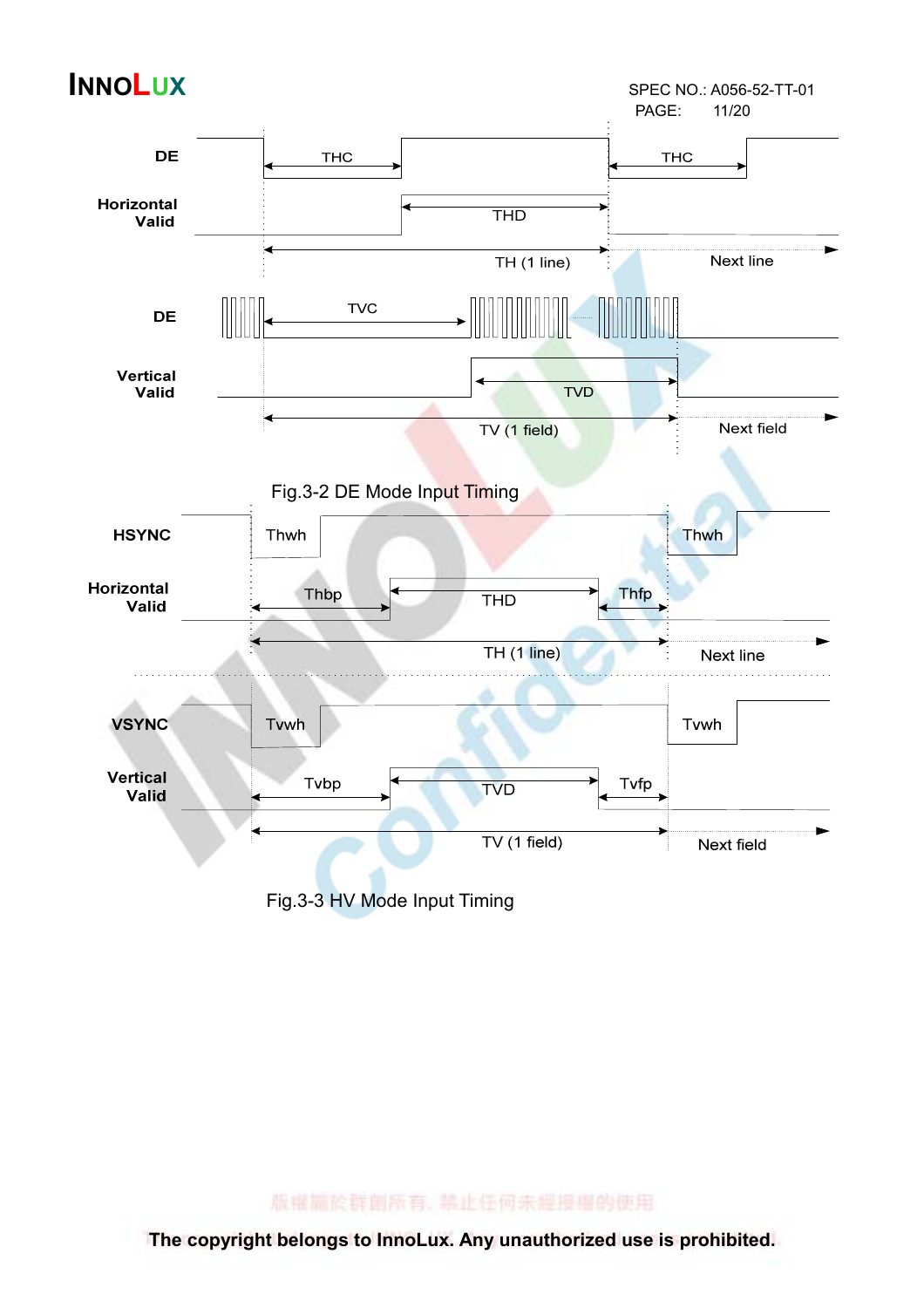

Fig. 3-4 18 bit RGB mode for 640 x(RGB)x 480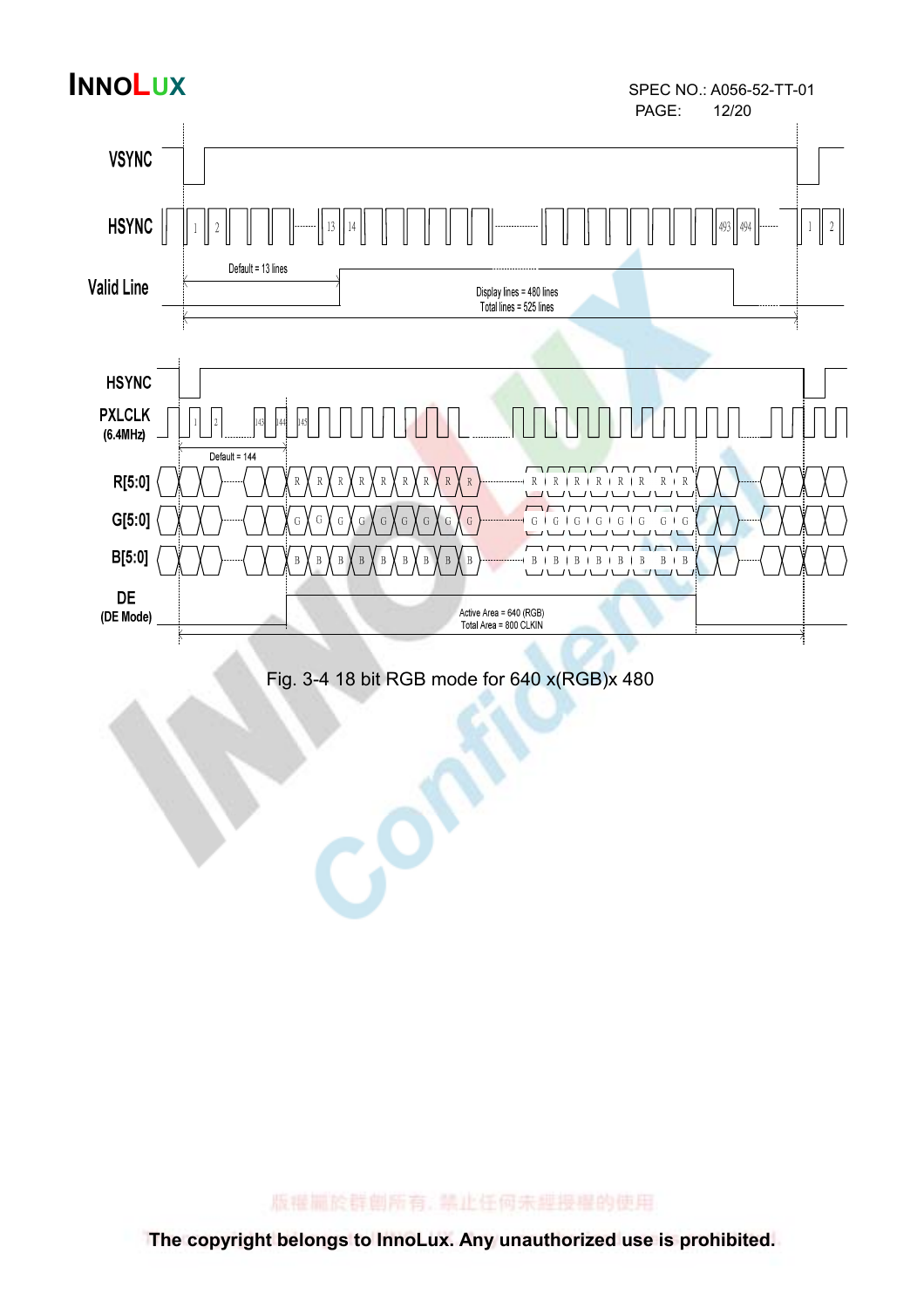PAGE: 13/20

## 4. Optical Specifications

| <b>Item</b>                    | <b>Symbol</b>         | <b>Condition</b>                       | <b>Values</b> |      |                          | <b>Unit</b>              | <b>Remark</b>    |
|--------------------------------|-----------------------|----------------------------------------|---------------|------|--------------------------|--------------------------|------------------|
|                                |                       |                                        | Min.          | Typ. | Max.                     |                          |                  |
|                                | $\theta_L$            | $\Phi$ =180°(9 o'clock)                | 60            | 70   | $\blacksquare$           |                          | Note 1           |
| Viewing angle<br>$(CR\geq 10)$ | $\theta_{\mathsf{R}}$ | $\Phi = 0^\circ (3 \text{ o'clock})$   | 60            | 70   |                          |                          |                  |
|                                | $\theta_T$            | $\Phi = 90^\circ (12 \text{ o'clock})$ | 40            | 50   |                          | degree                   |                  |
|                                | $\theta_{\mathsf{B}}$ | $\Phi = 270^{\circ}$ (6 o'clock)       | 60            | 70   | $\blacksquare$           |                          |                  |
| Response time                  | $T_{ON}$              |                                        |               | 10   | 20                       | msec                     | Note 3           |
|                                | $T_{OFF}$             |                                        |               | 15   | 30                       | msec                     | Note 3           |
| Contrast ratio                 | <b>CR</b>             |                                        | 450           | 500  |                          |                          | Note 4           |
| Color chromaticity             | $W_X$                 | <b>Normal</b>                          | 0.26          | 0.31 | 0.36                     | $\overline{\phantom{0}}$ | Note 2           |
|                                | $W_Y$                 | $\theta = \Phi = 0^{\circ}$            | 0.28          | 0.33 | 0.38                     |                          | Note 5<br>Note 6 |
| Luminance                      | $L_1$                 |                                        | 150           | 200  | $\blacksquare$           | cd/m <sup>2</sup>        | Note 6           |
| Luminance uniformity           | Yu                    |                                        | 70            | 75   | $\overline{\phantom{a}}$ |                          | Note 7           |

Test Conditions:

- 1.  $V_{DD}$ =3.3V,  $V_{LED}$ =5.0V,  $I_L$ =20mArms, the ambient temperature is 25°C.
- 2. The test systems refer to Note 2.

版權圖於群劇所有, 禁止任何未經授權的使用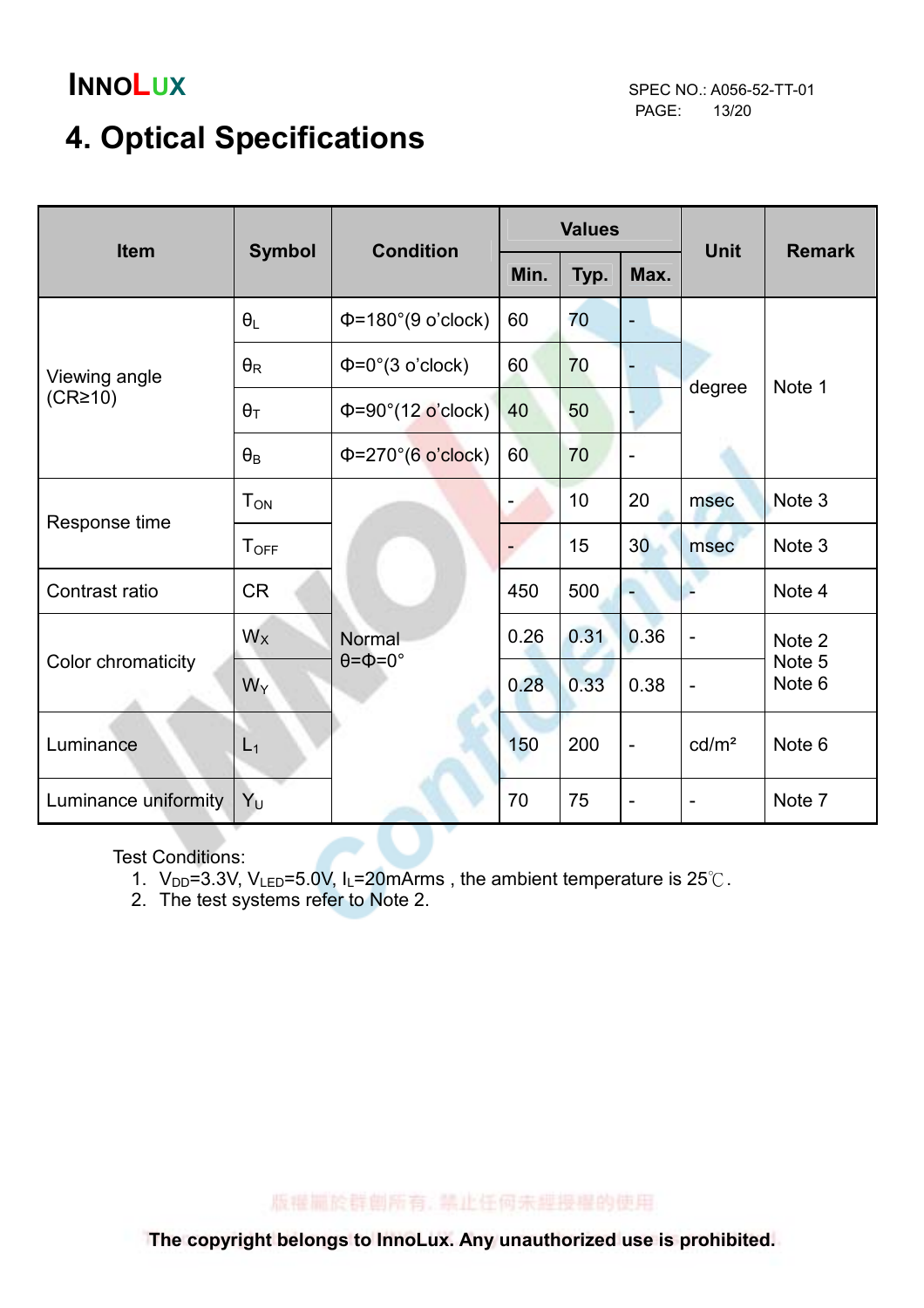Note 1: Definition of viewing angle range



Fig. 4-1 Definition of viewing angle

Note 2: Definition of optical measurement system.

 The optical characteristics should be measured in dark room. After 30 minutes operation, the optical properties are measured at the center point of the LCD screen. (Response time is measured by Photo detector TOPCON BM-7, other items are measured by BM-5A/Field of view: 1° /Height: 500mm.)



Fig. 4-2 Optical measurement system setup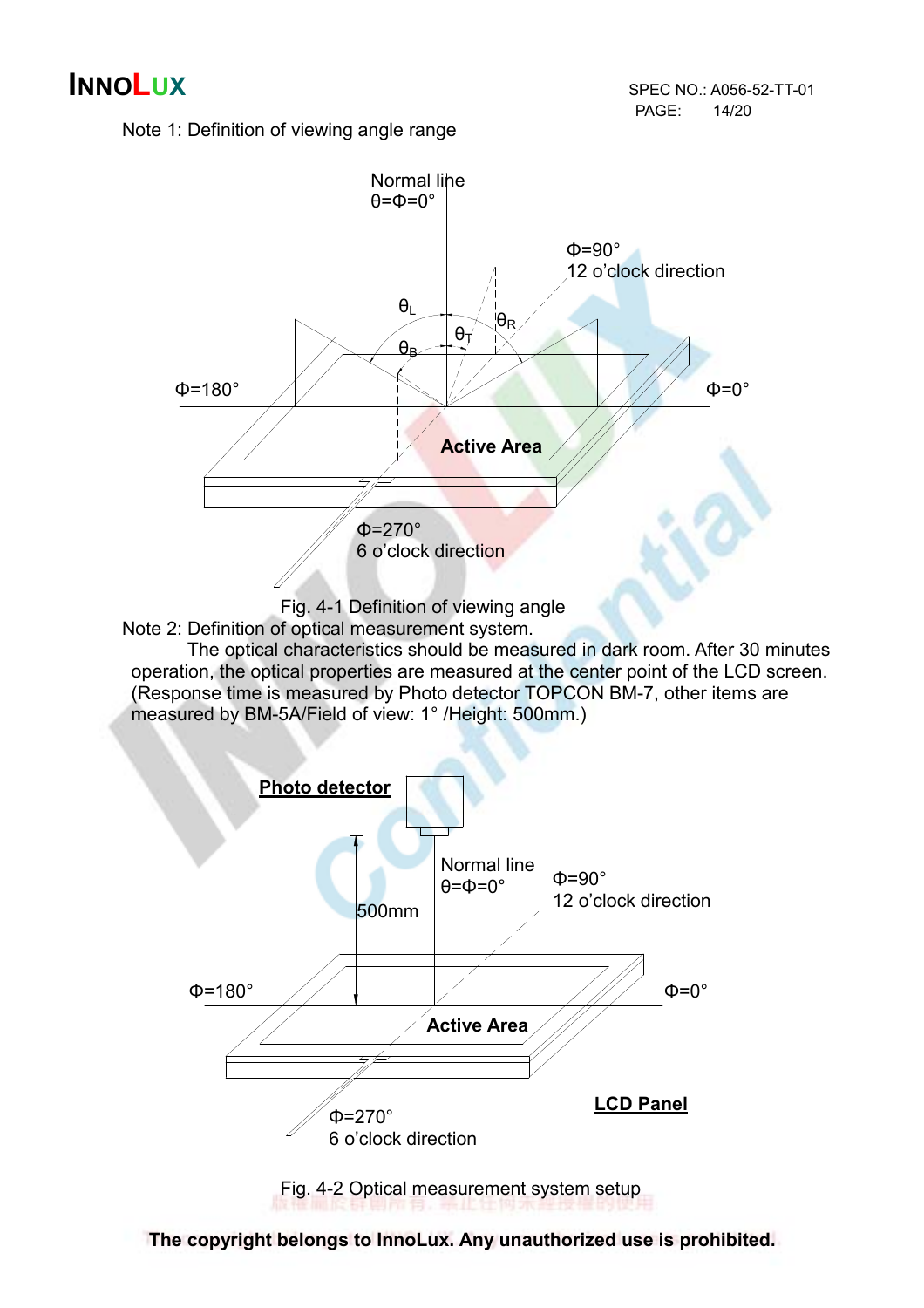Note 3: Definition of Response time

 The response time is defined as the LCD optical switching time interval between "White" state and "Black" state. Rise time  $(T_{ON})$  is the time between photo detector output intensity changed from 90% to 10%. And fall time  $(T<sub>OFF</sub>)$  is the time between photo detector output intensity changed from 10% to 90%.



Fig. 4-3 Definition of response time

Note 4: Definition of contrast ratio

 Luminance measured when LCD is on the " Black" state Luminance measured when LCD is on the " White" state Contrast ratio (CR) =

- Note 5: Definition of color chromaticity (CIE1931) Color coordinates measured at center point of LCD.
- Note 6: All input terminals LCD panel must be ground while measuring the center area of the panel. The LED driving condition is  $I_L$ =20mA of which each LED module is 3 LED serial.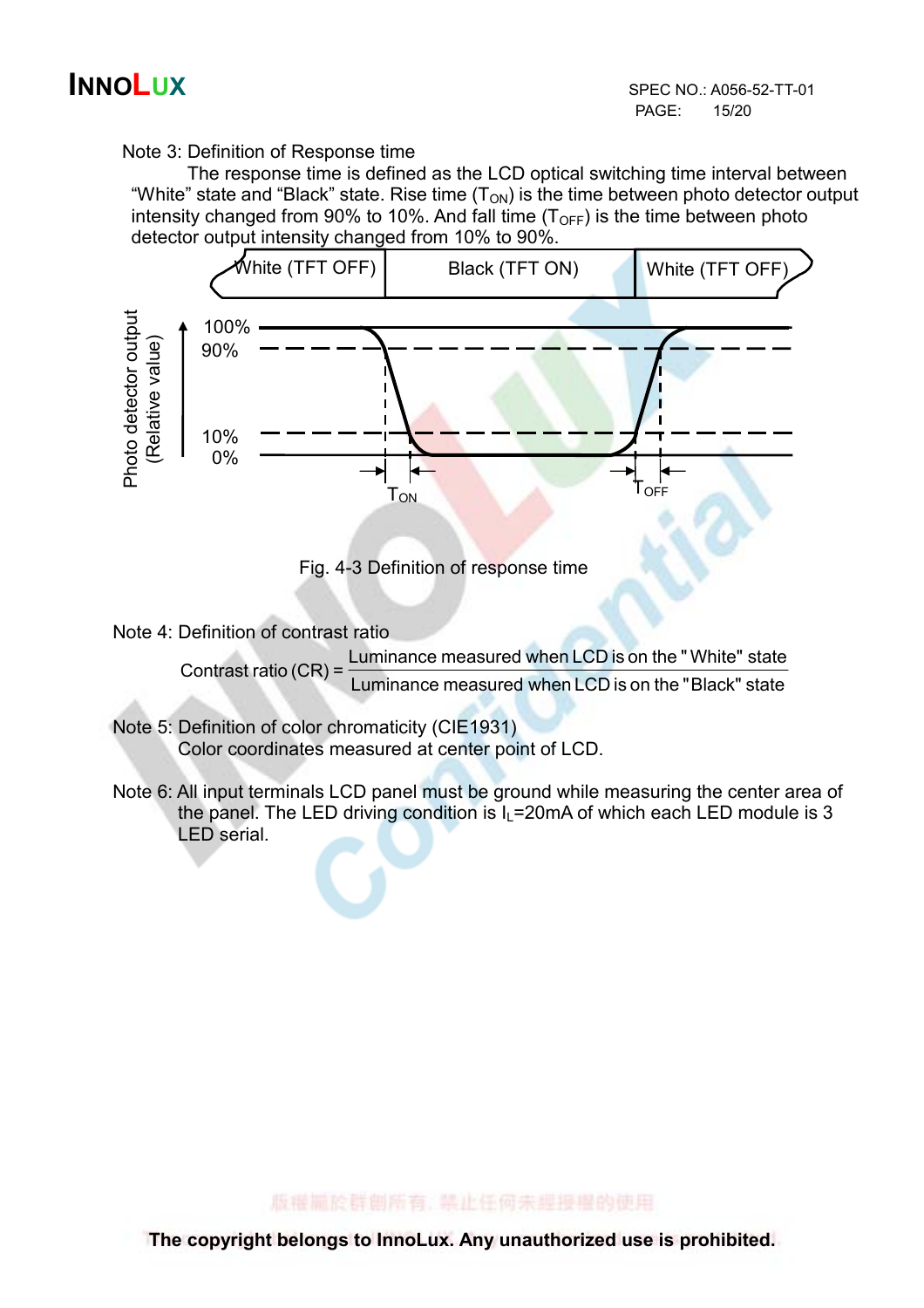

Note 7: Definition of Luminance Uniformity

Active area is divided into 9 measuring areas (Refer to Fig. 4-4 ).Every measuring point is placed at the center of each measuring area.



Fig. 4-4 Definition of measuring points

**B**<sub>max</sub>: The measured maximum luminance of all measurement position. B<sub>min</sub>: The measured minimum luminance of all measurement position.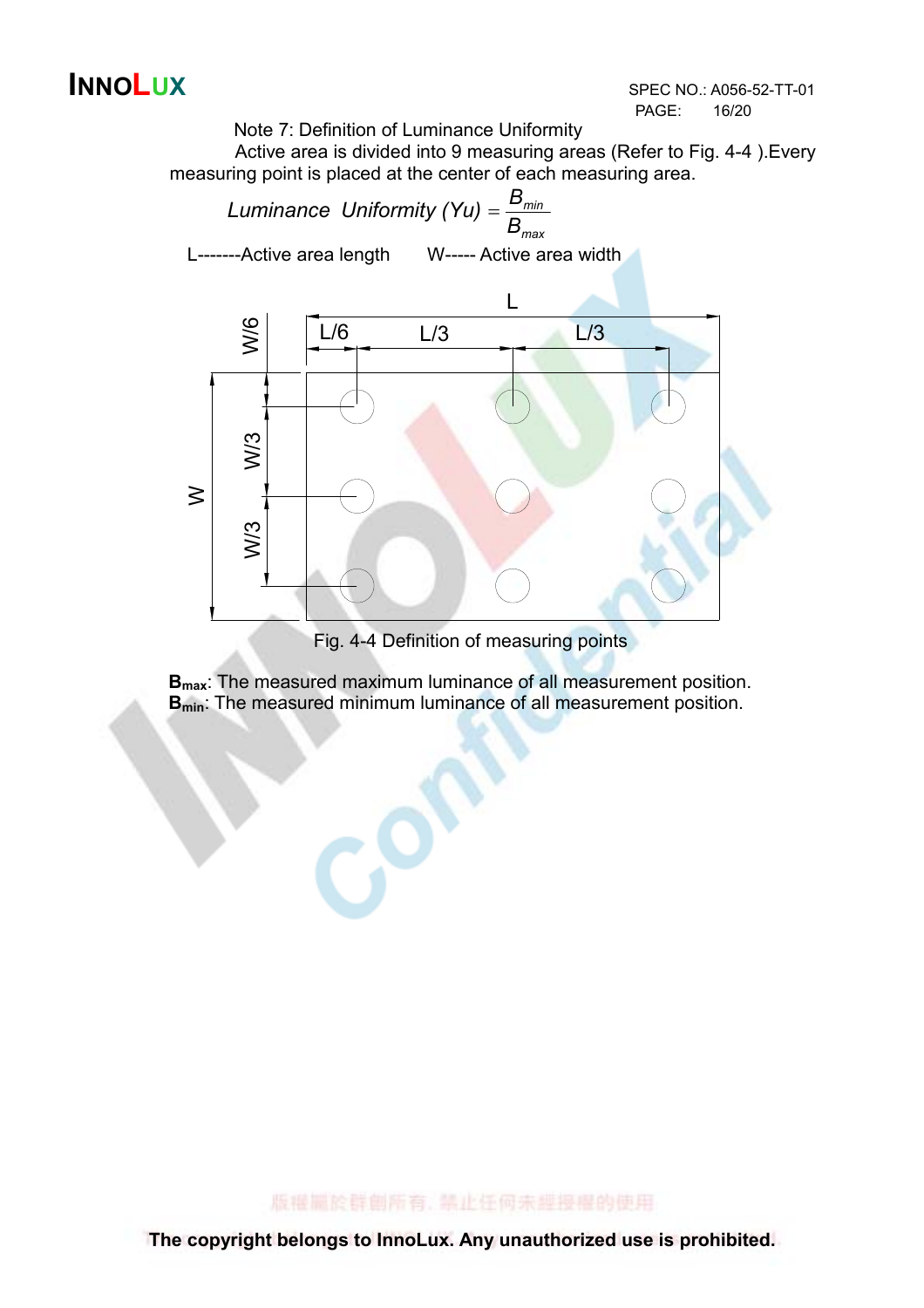## 5.Reliability Test

| (Note3)                                            |                                                                                                                                                      |                |                |  |  |  |
|----------------------------------------------------|------------------------------------------------------------------------------------------------------------------------------------------------------|----------------|----------------|--|--|--|
| <b>Item</b>                                        | <b>Test Conditions</b>                                                                                                                               | <b>Remark</b>  |                |  |  |  |
| <b>High Temperature Storage</b>                    | Ta = $80^{\circ}$ C                                                                                                                                  | 240 hrs        | Note 1, Note 4 |  |  |  |
| Low Temperature Storage                            | Ta = $-30^{\circ}$ C                                                                                                                                 | 240hrs         | Note 1, Note 4 |  |  |  |
| <b>High Temperature</b><br>Operation               | $Ts = 70^{\circ}$                                                                                                                                    | 240hrs         | Note 2, Note 4 |  |  |  |
| Low Temperature<br>Operation                       | Ta = $-20^{\circ}$ C                                                                                                                                 | 240hrs         | Note 1, Note 4 |  |  |  |
| Operate at High<br><b>Temperature and Humidity</b> | +40℃, 90%RH                                                                                                                                          | <b>240 hrs</b> | Note 4         |  |  |  |
| <b>Thermal Shock</b>                               | -30°C/30 min $\sim$ +80°C/30 min for a total 100<br>cycles, Start with cold temperature and end<br>with high temperature                             |                |                |  |  |  |
| <b>Vibration Test</b>                              | Frequency range: 10~55Hz<br>Stroke: 1.5mm<br>Sweep:10Hz~55Hz~10Hz<br>2 hours for each direction of X.Y.Z.<br>(6 hours for total)                     |                |                |  |  |  |
| <b>Mechanical Shock</b>                            | 100G 6ms, ±X, ±Y, ±Z 3 times for each<br>direction                                                                                                   |                |                |  |  |  |
| <b>Package Vibration Test</b>                      | <b>Random Vibration:</b><br>0.015G*G/Hz from 5-200HZ, -6dB/Octave<br>from 200-500HZ<br>2 hours for each direction of X. Y. Z.<br>(6 hours for total) |                |                |  |  |  |
| Package Drop Test                                  | Height:60 cm<br>1 corner, 3 edges, 6 surfaces                                                                                                        |                |                |  |  |  |
| <b>Electro Static Discharge</b>                    | $\pm$ 2KV, Human Body Mode, 100pF/1500 $\Omega$                                                                                                      |                |                |  |  |  |

Note 1: Ta is the ambient temperature of samples.

- Note 2: Ts is the temperature of panel's surface.
- Note 3: In the standard condition, there shall be no practical problem that may affect the display function. After the reliability test, the product only guarantees operation, but doesn't guarantee all the cosmetic specification.
- Note 4: Before cosmetic and function tests , the product must have enough recovery time, at least 2 hours at room temperature.

#### 版權圖於群劇所有, 禁止任何未經授權的使用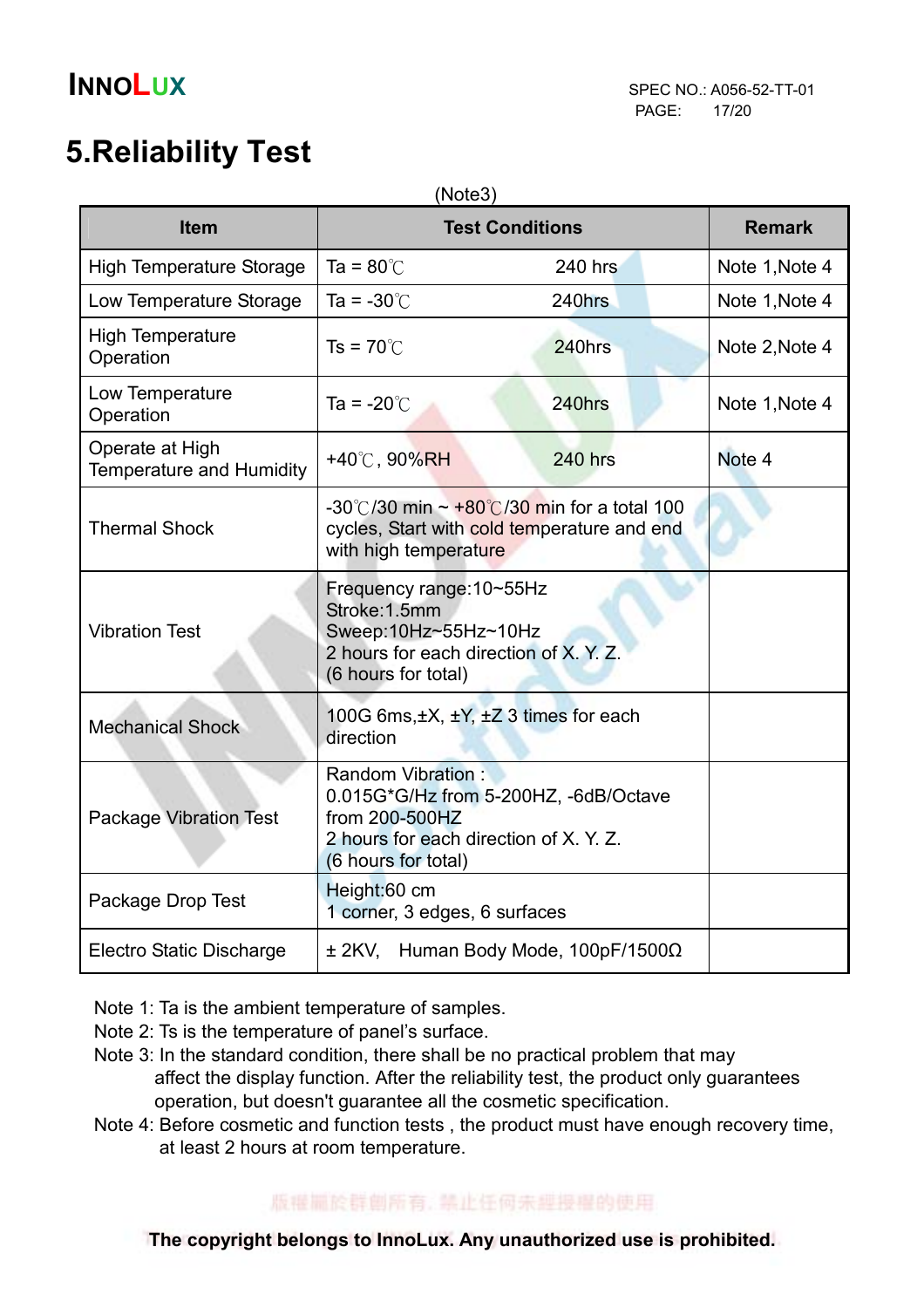## 6.General Precautions

### 6.1.Safety

Liquid crystal is poisonous. Do not put it in your mouth. If liquid crystal touches your skin or clothes, wash it off immediately by using soap and water.

### 6.2.Handling

1. The LCD panel is plate glass. Do not subject the panel to mechanical shock or to excessive force on its surface.

2. The polarizer attached to the display is easily damaged. Please handle it carefully to avoid scratch or other damages.

3. To avoid contamination on the display surface, do not touch the module surface with bare hands.

4. Keep a space so that the LCD panels do not touch other components.

5. Put cover board such as acrylic board on the surface of LCD panel to protect panel from damages.

6. Transparent electrodes may be disconnected if you use the LCD panel under environmental conditions where the condensation of dew occurs.

7. Do not leave module in direct sunlight to avoid malfunction of the ICs.

#### 6.3.Static Electricity

1. Be sure to ground module before turning on power or operating module.

2. Do not apply voltage which exceeds the absolute maximum rating value.

#### 6.4.Storage

1. Store the module in a dark room where must keep at  $+25\pm10^{\circ}$  and 65%RH or less.

 2. Do not store the module in surroundings containing organic solvent or corrosive gas.

3. Store the module in an anti-electrostatic container or bag.

### 6.5.Cleaning

1. Do not wipe the polarizer with dry cloth. It might cause scratch.

2. Only use a soft sloth with IPA to wipe the polarizer, other chemicals might permanent damage to the polarizer.

版權圖於群創版有, 禁止任何未理授權的使用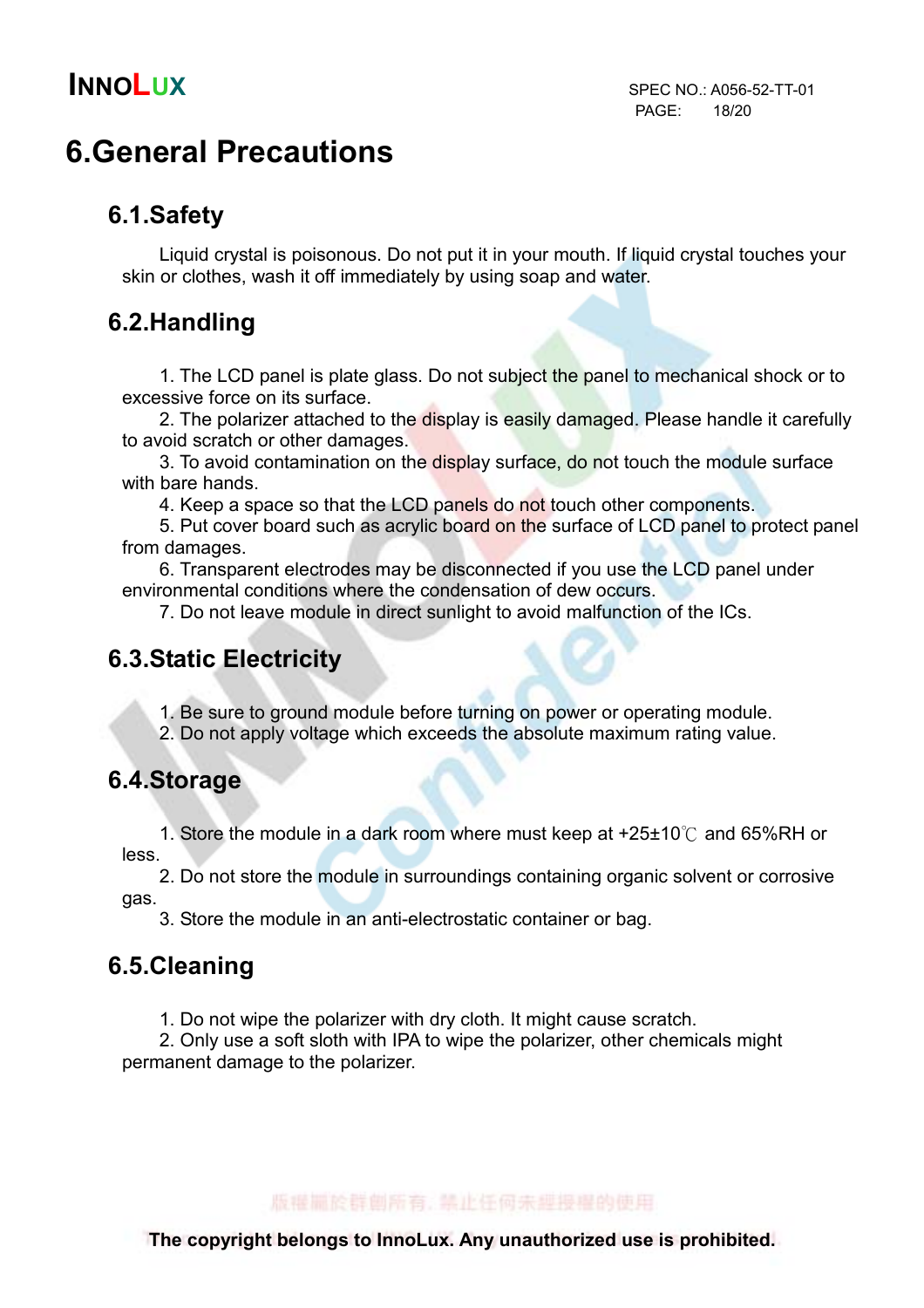**INNOLUX**<br>
SPEC NO.: A056-52-TT-01<br>
PAGE: 19/20 PAGE:

## 7.Mechanical Drawing